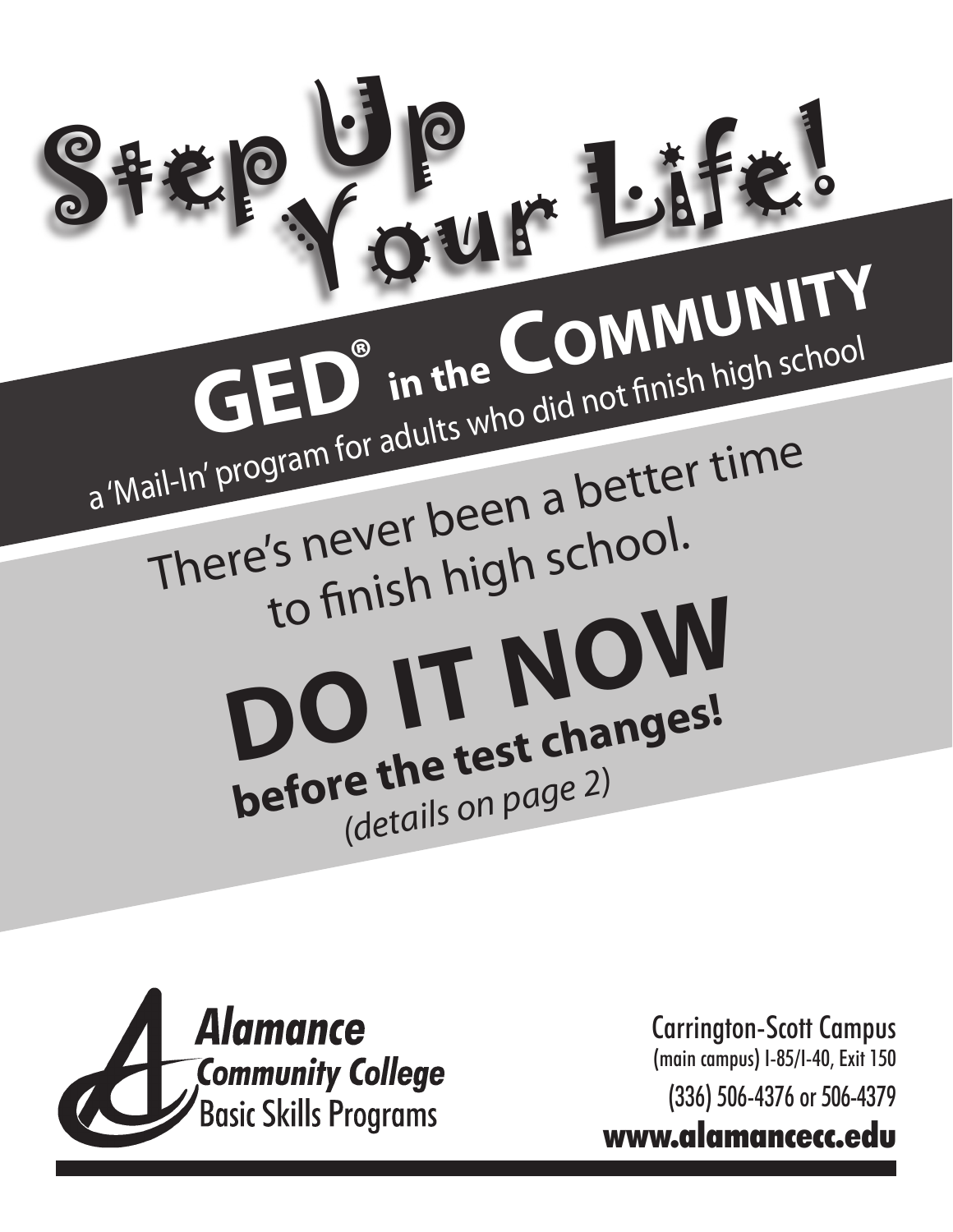# **GED in the Community Program INFORMATION**

#### **Is the GED® Testing Program for you?**

- $\bullet$  Are you 18 years old or older?
- Would you like to finish your high school education?
- Would you like to study and prepare in the comfort of your home?
- Are you willing to commit four to six hours a week to this process?

If you answered 'yes' to these questions, you are ready to participate in the GED in the Community Program.

#### **Purpose of the GED® Test Preparation Course**

The purpose is for adults 18 years old or older without a high school diploma to prepare themselves for the required five parts of the Official GED<sup>®</sup> test: reading, math, writing, social studies, and science. The  $GED^{\otimes}$  diploma means that the graduate has achieved a credential of high school equivalency.

#### **Steps in the GED in the Community Program**

To take the Official GED<sup>®</sup> test, you must:

- Complete this first lesson and mail answer form on page 7 to Alamance Community College.
- Attend orientation, register, and take preassessment before receiving any other lessons.
- Complete lessons 2 through 10 by mail.
- $\cdot$  Be referred to class or to take practice GED<sup>®</sup> tests.



 $\angle$ GED<sup>®</sup> and GED Testing Service<sup>®</sup> are registered trademarks of the American Council on Education (ACE). They may not be used or reproduced without the express written permission of ACE or GED Testing Service. The GED® and GED Testing Service® brands are administered by GED Testing Service LLC under license from the American Council on Education.

### **EARN YOUR GED® DIPLOMA** NOW **BEFORE THE TEST CHANGES!**

#### **Costs will increase. Test content will change.**

If you have previously passed one or more sections of the GED® test, you must complete/pass the remaining sections BEFORE the release of the new test or your current scores will expire.

Contact the **GED® Testing Information Line**  at **(336) 506-4376** for more information.

#### **Costs of the GED in the Community Program**

Lessons are FREE, but the Official  $GED^{\otimes}$  test requires a one-time fee of \$25.00.

#### **Home Study Requirements**

- Register in the program with a coordinator at Alamance Community College.
- Complete pre- and post-assessments at the ACC campus.
- Maintain copies of all lessons for future reference.
- Maintain an activity log.
- Complete the lessons in a timely manner.

#### **Available Help with the GED in the Community Program**

- Help line/tutoring assistance
- Optional classes on the ACC campus and at other sites
- Teacher assistance
- Free reference materials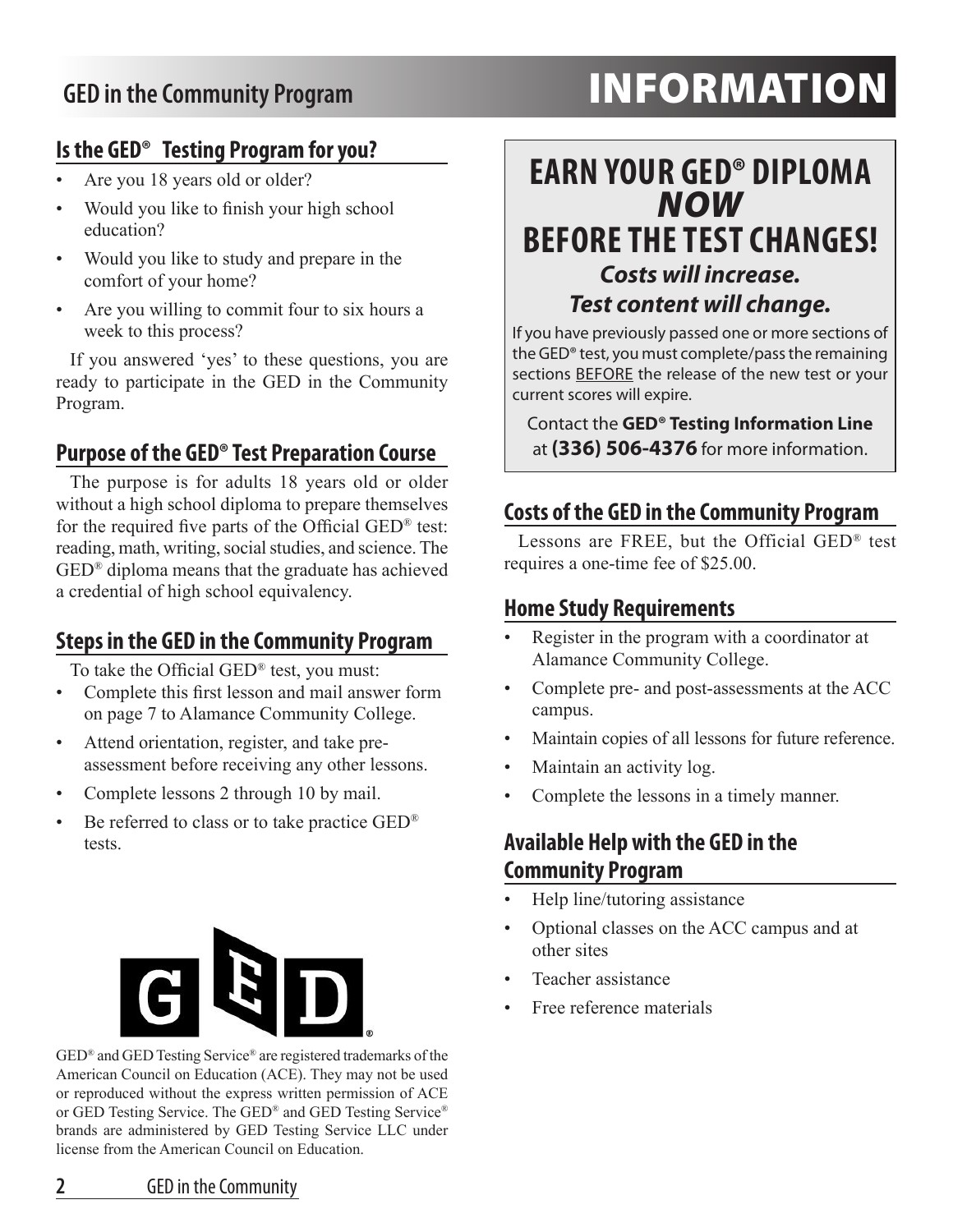#### **GED in the Community Program**

# **LESSON 1 MATH**

The Math test battery has two parts. Part I has 25 questions, takes 45 minutes, and allows the use of the Casio  $fx-260$  calculator. A calculator will be provided for your use during the test. Part II has 25 questions and takes 45 minutes; a calculator is not allowed on Part II.

The purpose of the math test is to have you demonstrate that you can work your way logically through real-world problems. Thus, all questions are word problems; roughly half will include a diagram or graph. Forty questions are multiple choice, while ten alternative format questions have you state your answer. Some questions only require you to set up the solution, not to actually find an answer.

When you approach a word problem, take the following steps to solve it. You should practice these steps until they become habit.

- 1) Read the whole problem carefully, twice.
- 2) Understand the situation in the problem. There are several ways to do this. Try placing yourself in the situation. For example, if the problem is about computing hourly wages, think about how you calculate your own wages. Try drawing a picture. If you learn best through pictures, making a visual representation of the problem can help you understand it.
- 3) Locate the question. It usually appears at the end with a question mark, but sometimes it starts with, "Find the...".
- 4) Locate the numbers you need to answer the question. You might not need all the numbers given in the problem. Some numbers might appear as words, or you might be expected to know a number (like the number of months in a year).
- 5) Determine the operation(s) you need to answer the question. Keep in mind the meaning of the operations: Addition is combining. Subtraction is comparing two numbers or removing some from a starting number. Multiplication combines many groups or finds the total given a price or weight per item. Division involves sharing or splitting into equal groups or amounts. Key words (like "total") sometimes point out the operation. Many times, you'll need to determine the operation by the situation in the problem.
- 6) Estimate the answer. Use rounding to make a guess at the size of your answer. Don't skip this important step. It can help you select the right choice on a multiple-choice question, and it can help you check your exact answer.
- 7) Compute your answer using the numbers and operation you already selected. Include the units in your answer (is it dollars, people, pounds,  $etc.?)$ .
- 8) Check your answer. Is it close to your estimate? Is it reasonable and realistic? (For example, \$520.00 is not reasonable for a family trip to the movies; you can't hire 1.8 buses for a trip).

#### Write your answer for each question on the answer form (located on inside back cover).

- 1. Faye is placing donated books on display for a League benefit sale. She empties boxes that contain 32, 17, 35, 22, and 27 books. How many books did she remove from these five boxes?
- 2. Blake weighs 54 pounds. His little brother weighs 39 pounds. How much more does Blake weigh than his brother?
- 3. Nicola is paid \$1700 monthly. What is his annual salary?
- 4. Lisa cuts a 12-foot board into shelves that are each two feet long. How many shelves can she make from one board?

 $\overline{3}$ 

<sup>© 2003</sup> This lesson is owned and all rights are reserved for and by Alamance Community College. Copies of this lesson may not be made without written permission from Alamance Community College Literacy Department.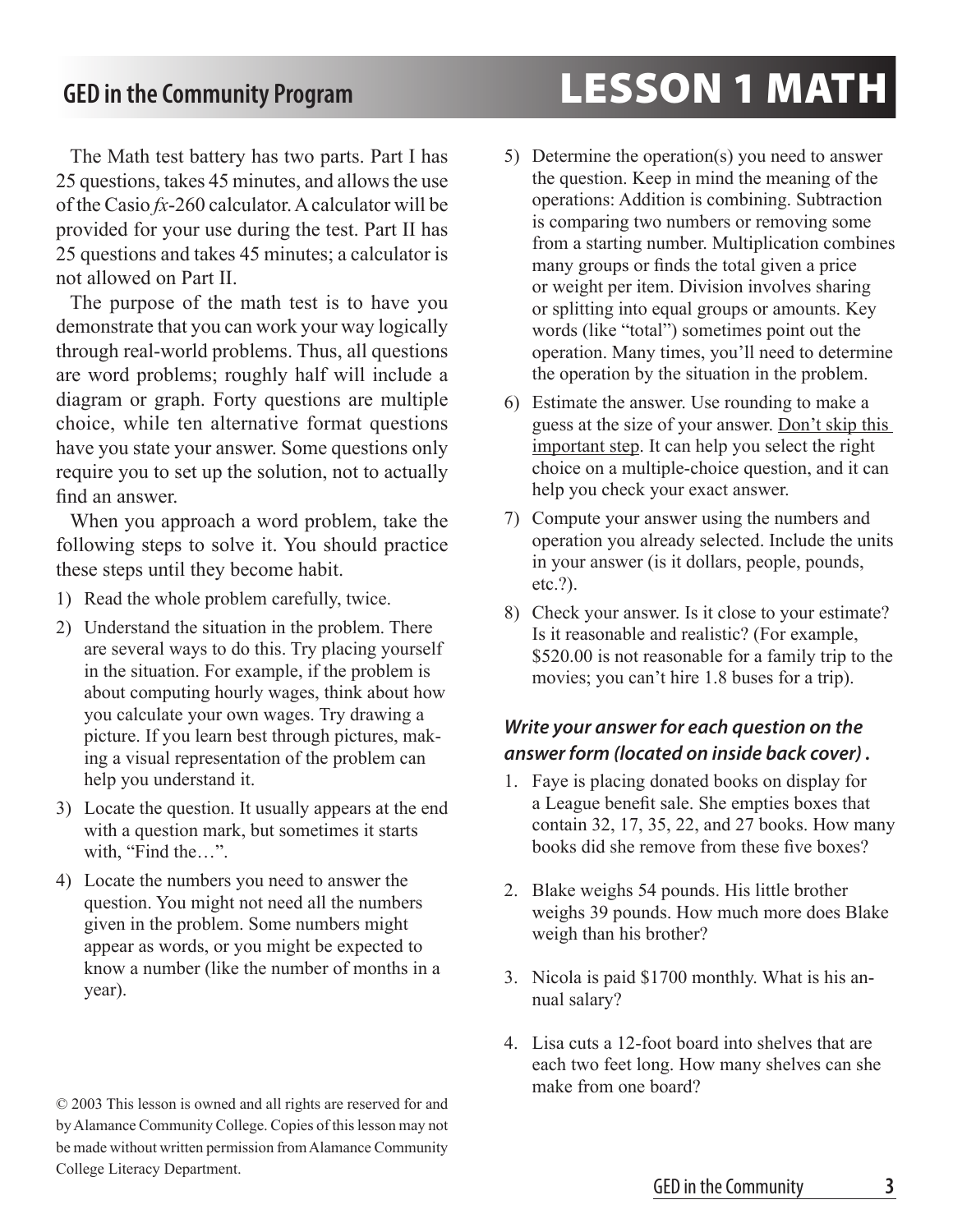#### **LESSON 1 MATH** continued

- 5. The Nixons made a 6-day trip to the Grand Canyon. When they left home, the odometer in their car indicated 52943 miles. When they returned, it read 53871 miles. Find the number of miles they drove during their trip.
	- $(1)$  106812  $(2)$  928  $(3)$  568  $(4)$  171  $(5)$  154.7
- 6. Shondra buys a bedroom suite on the installment plan. She makes a down payment of \$200 and monthly payments of \$52 each for three years. What is her total cost?
- 7. Francine spends \$6.95 on a book, and the tax is \$0.42. If she pays with a \$20 bill, which expression shows how much change she should receive?
	- $(1)$  \$6.95 + \$0.42
	- $(2)$  \$6.95 + \$0.42 + \$20.00
	- $(3)$  \$6.95 + \$0.42 \$20.00
	- $(4)$  \$20.00 \$6.95 + \$0.42
	- $(5)$  \$20.00  $(\$6.95 + \$0.42)$
- 8. How much change does Francine receive?

#### **GED in the Community Program**

Reading skills are evaluated on the GED Tests through the following test batteries: Language Arts Reading, Science, and Social Studies. You will be asked to understand what you read and to draw conclusions based on reading passages. Some questions on these three tests will be based on two passages.

The Language Arts Reading test battery is composed of 40 multiple-choice questions, and 65 minutes are allowed. The test has seven passages which are drawn from literature and non-fiction prose. 45% of the test is based on fiction; drama and poetry together make up 30%. Nonfiction texts, like business documents and informational texts, provide 25% of test questions.

### **LESSON 1 READING**

An important reading skill is PREVIEWING.

- 1) Look at the title, author, and any other information given about the reading. What do you know about the subject already? Read the purpose question printed above the passage.
- 2) Read all the questions that refer to the passage so that you will focus your reading. Don't read the possible answers.
- 3) Read the passage carefully. Don't take the time to read it more than once. Then answer the questions, referring to the passage if needed. Use the line numbers provided in the questions and the passage to locate information quickly. Read all the answer choices, to select the best answer.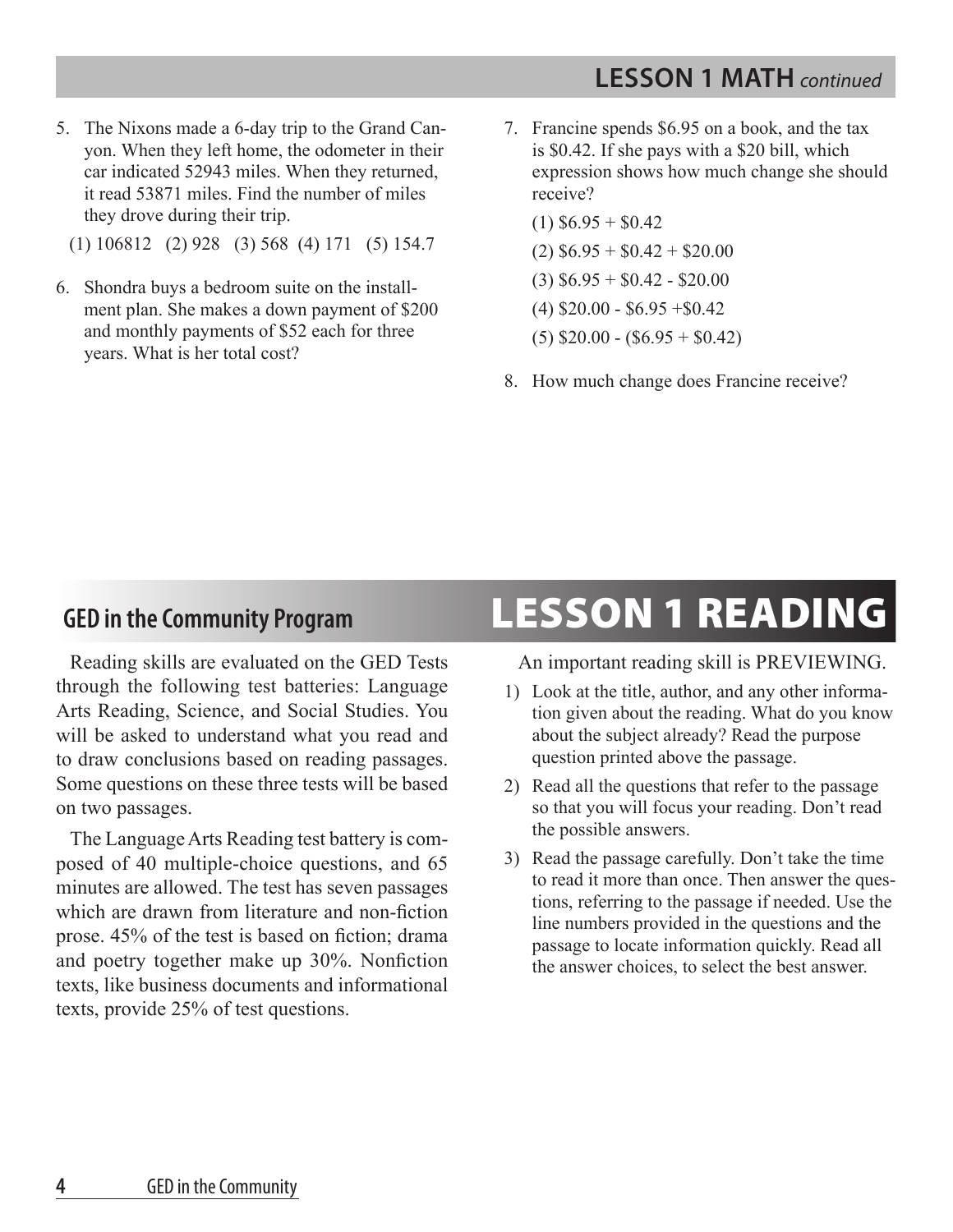### **LESSON 1 READING continued**

#### Questions 1 through 3 refer to the following passage.

#### **WHICH BOY IS WHICH?**

A few minutes later the little Prince of Wales was garlanded with Tom's fluttering odds and ends, and the little Prince of Pauperdom was tricked out in the gaudy plumage of royalty. The two went and stood side by side before a great mirror, and lo, a miracle: there did not seem to have been any change made! They stared at each other, then at the glass, then at each other again. At last the puzzled princeling said-

"What dost thou make of this?"

10 "Ah, good your worship, require me not to answer. It is not meet that one of my degree should utter the thing."

"Then will I utter it. Thou hast the same hair, the same eyes, the same voice and manner, the same form and stature, the same face and countenance that I bear. Fared we forth naked, there is none could say which was you, and which the Prince of Wales. And. now that I am clothed as thou wert clothed, it seemeth I should be able the more nearly to feel as thou didst  $20$  when the brute soldier—Hark ye, is not this a bruise upon your hand?"

"Yes; but it is a slight thing, and your worship knoweth that the poor man-at-arms-"

"Peace! It was a shameful thing and a cruel!" cried the little prince, stamping his bare foot. "If the King— Stir not a step till I come again! It is a command!"

In a moment he had snatched up and put away an article of national importance that lay upon a table, and was out at the door and flying through the palace <sup>30</sup> grounds in his bannered rags, with a hot face and glowing eyes. As soon as he reached the great gate, he seized the bars, and tried to shake them, shouting-

"Open! Unbar the gates!"

The soldier that had maltreated Tom obeyed promptly; and as the prince burst through the portal, half-smothered with royal wrath, the soldier fetched him a sounding box on the ear that sent him whirling to the roadway, and said-

"Take that, thou beggar's spawn, for what thou got'st me from his Highness!"

-Excerpted from The Prince and the Pauper by Mark Twain

- 1. In this passage, a poor boy named Tom Canty and the Prince of Wales exchange clothing. What do they discover?
	- (1) They look just like one another.
	- (2) They are about to get in trouble.
	- (3) The palace gates are closed.
	- (4) Matters of national importance can wait.
	- (5) One boy is poor and the other wealthy.
- 2. As the Prince of Wales runs out the palace gate dressed in Tom Canty's clothing, a palace guard strikes him on the ear (lines 36-37). Dressed in rags, the prince continues to receive similar treatment from others. The theme of The Prince and the Pauper might be expressed as:
	- (1) Better late than never
	- (2) The clothes make the man
	- (3) Boys will be boys
	- (4) Don't count your chickens before they hatch
	- (5) It is better to give than receive
- 3. The movie *Trading Places* is based on this story. In the movie, the characters of the "prince" and the "pauper" are forced to exchange their social roles as part of an experiment. A criminal, Billy Ray, becomes a successful commodities broker, and the previously successful Louis resorts to a life of crime during the experiment. The men who began the experiment were trying to settle an argument about:
	- (1) The value of price controls in commodity brokering
	- (2) The ability of women and minorities to succeed on Wall Street
	- (3) The success rate of prison rehabilitation programs
	- (4) The effects of movie-watching on financial success
	- (5) The influences of heredity versus environment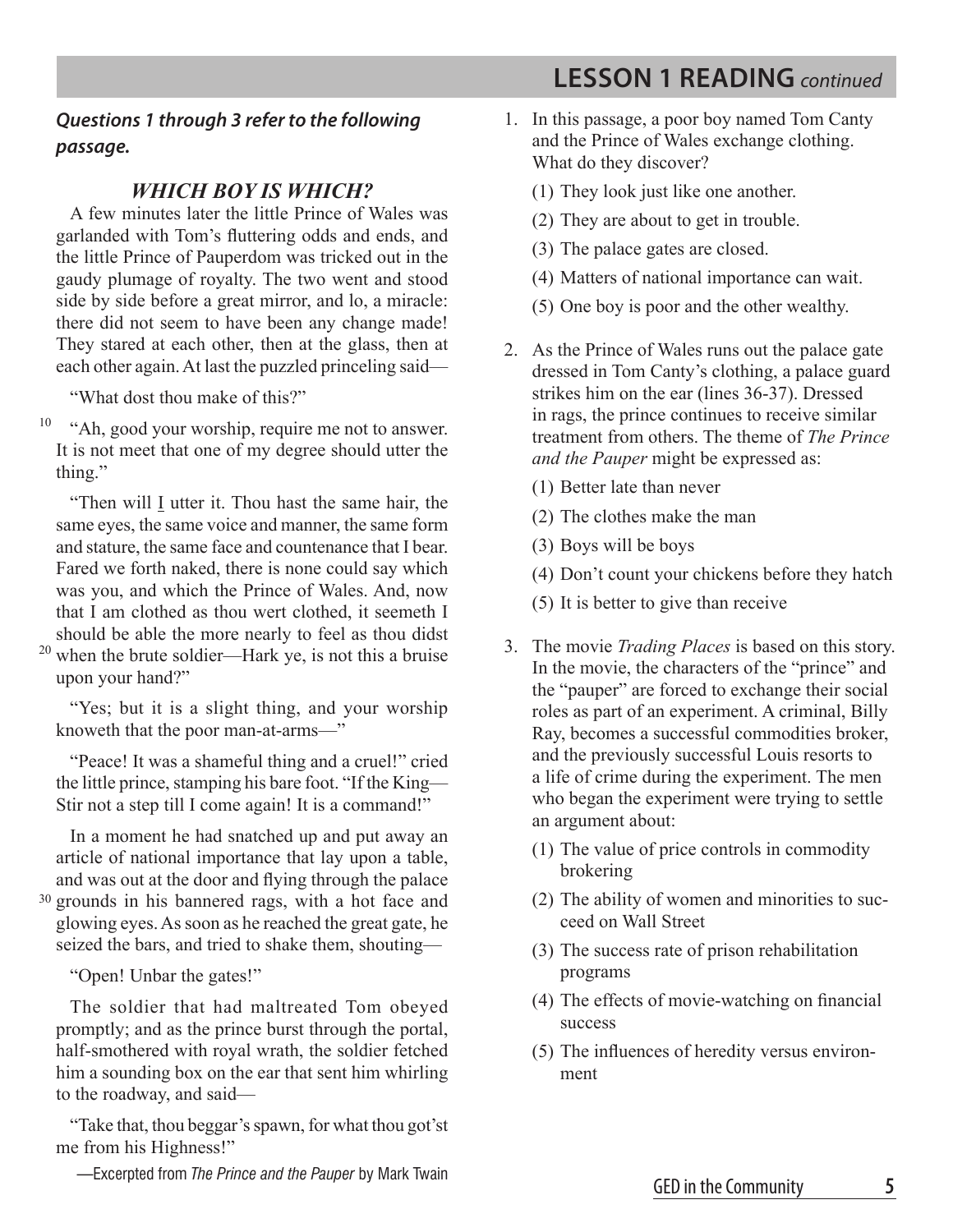## **GED in the Community Program** LESSON 1 SOCIAL STUDIES

The Social Studies test battery is comprised of 50 multiple-choice questions. Seventy minutes are allowed. The questions cover material on world history, U.S. history, civics and government, economics, and geography. You will be asked to apply information to a new problem, draw conclusions, and make judgments based on the information presented. About half the Social Studies questions are based on graphic information like tables, maps, graphs, photographs, and cartoons.

#### **Questions 1 through 3 are based on the following table:**

| In millions of dollars |                |                |                |  |  |  |
|------------------------|----------------|----------------|----------------|--|--|--|
| Year                   | <b>Exports</b> | <b>Imports</b> | <b>Balance</b> |  |  |  |
| 1998                   | 14,241.3       | 71,168.7       | $-56,927.4$    |  |  |  |
| 1999                   | 13,111.0       | 81,788.2       | $-68,677.2$    |  |  |  |
| 2000                   | 16,185.3       | 100,018.4      | $-83,833.1$    |  |  |  |
| 2001                   | 19,182.3       | 102,278.3      | $-83,096.0$    |  |  |  |
| 2002                   | 22,052.7       | 125,167.9      | $-103, 115.2$  |  |  |  |

#### **US Trade Balance with China**

*Source: US Census Bureau, Foreign Trade Division*

- 1. During the period covered by the table, the smallest amount of US exports to China occurred in:
	- $(1)$  1998  $(2)$  1999  $(3)$  2000  $(4)$  2001  $(5)$  2002
- 2. The negative trade balance for a year means:
	- $(1)$  The US owes money to a country for imports.
	- $(2)$  A country owes the US money for its exports.
	- $(3)$  The US buys more products from a country than it sells to that country.
	- $(4)$  The US sells more products to a country than it buys from that country.
	- $(5)$  There is some error in either the export or the import figure for that year.
- 3. The increasing amount of the negative balance of trade with China implies that:
	- $(1)$  The US relies increasingly on China to produce goods American consumers want.
	- $(2)$  China relies on the US to provide the goods Chinese consumers want.
	- $(3)$  Trade with China is increasing the number of factory jobs available in the US
	- (4) The US government should require China to buy more goods from the US.
	- $(5)$  China's communist government is influencing American consumers.

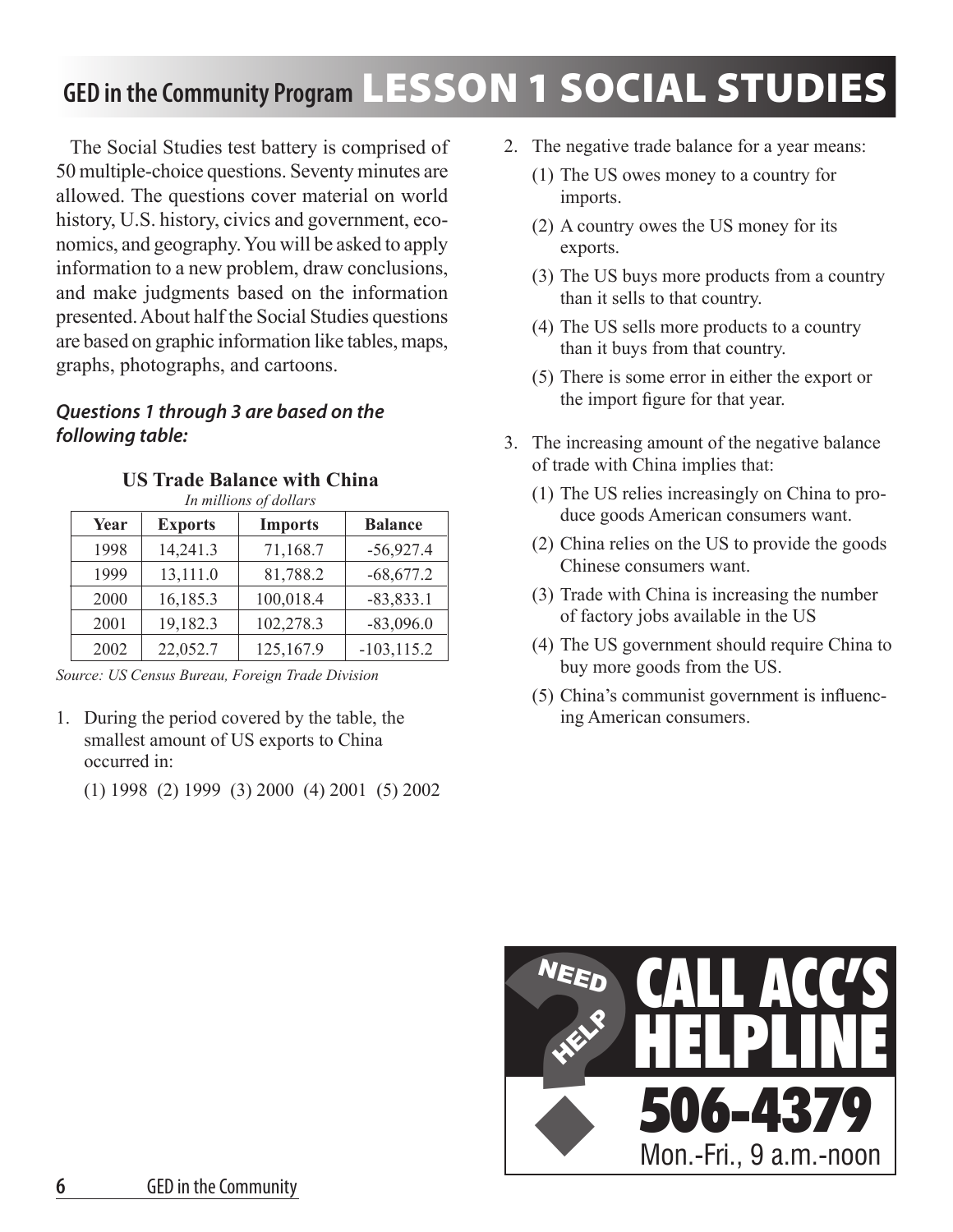|                               |                                                                                                                                                                                                                                |                            | <b>REGISTRATION FORM</b> |  |  |  |
|-------------------------------|--------------------------------------------------------------------------------------------------------------------------------------------------------------------------------------------------------------------------------|----------------------------|--------------------------|--|--|--|
|                               | <b>GED in the Community Program</b>                                                                                                                                                                                            |                            |                          |  |  |  |
| $\frac{1}{2}$                 | Remove this entire page and mail-see instructions on reverse side.                                                                                                                                                             |                            |                          |  |  |  |
|                               | Please print clearly your information below.                                                                                                                                                                                   |                            |                          |  |  |  |
|                               |                                                                                                                                                                                                                                |                            |                          |  |  |  |
|                               |                                                                                                                                                                                                                                |                            |                          |  |  |  |
| for mailing on reverse side.  |                                                                                                                                                                                                                                |                            |                          |  |  |  |
|                               |                                                                                                                                                                                                                                |                            |                          |  |  |  |
|                               |                                                                                                                                                                                                                                |                            |                          |  |  |  |
|                               | 8. Sex □ Male<br>$\square$ Female                                                                                                                                                                                              |                            |                          |  |  |  |
|                               | 9. Employment Status $\Box$ Unemployed $\Box$ Full Time $\Box$ Part Time                                                                                                                                                       |                            |                          |  |  |  |
|                               |                                                                                                                                                                                                                                |                            |                          |  |  |  |
|                               |                                                                                                                                                                                                                                |                            |                          |  |  |  |
|                               | 12. I am also interested in: $\Box$ Online Program $\Box$ Traditional Classes                                                                                                                                                  |                            |                          |  |  |  |
|                               |                                                                                                                                                                                                                                |                            |                          |  |  |  |
|                               | □ English as a Second Language Information                                                                                                                                                                                     |                            |                          |  |  |  |
|                               |                                                                                                                                                                                                                                |                            |                          |  |  |  |
|                               | GED in the Community Program ANSWER FORM LESSON 1                                                                                                                                                                              |                            |                          |  |  |  |
| low instructions              | Carefully remove this page from booklet.<br>$\bullet$                                                                                                                                                                          |                            |                          |  |  |  |
|                               | • Follow instructions for folding/mailing                                                                                                                                                                                      |                            | <b>MATH</b>              |  |  |  |
|                               | on reverse side.                                                                                                                                                                                                               | 2. $\qquad \qquad$         | 5.<br>6.                 |  |  |  |
|                               | • Tape flap.                                                                                                                                                                                                                   |                            |                          |  |  |  |
|                               | • Mail.                                                                                                                                                                                                                        | 4. $\qquad \qquad$         | 7. $\qquad \qquad$<br>8. |  |  |  |
|                               | We will correct your answers and return them to you.                                                                                                                                                                           |                            |                          |  |  |  |
| Cut along dotted line and fol | Save your copy of the lesson for reference. Some<br>lesson material will be needed in later lessons.                                                                                                                           |                            | READING                  |  |  |  |
|                               |                                                                                                                                                                                                                                | 1. <u>___________</u>      |                          |  |  |  |
|                               | NAME And the state of the state of the state of the state of the state of the state of the state of the state of the state of the state of the state of the state of the state of the state of the state of the state of the s | 2. $\qquad$                |                          |  |  |  |
|                               |                                                                                                                                                                                                                                | 3.                         |                          |  |  |  |
|                               |                                                                                                                                                                                                                                |                            | <b>SOCIAL STUDIES</b>    |  |  |  |
|                               |                                                                                                                                                                                                                                | 1. <u>________________</u> |                          |  |  |  |
|                               |                                                                                                                                                                                                                                | 2.<br>3.                   |                          |  |  |  |

İ

GED in the Community **7**